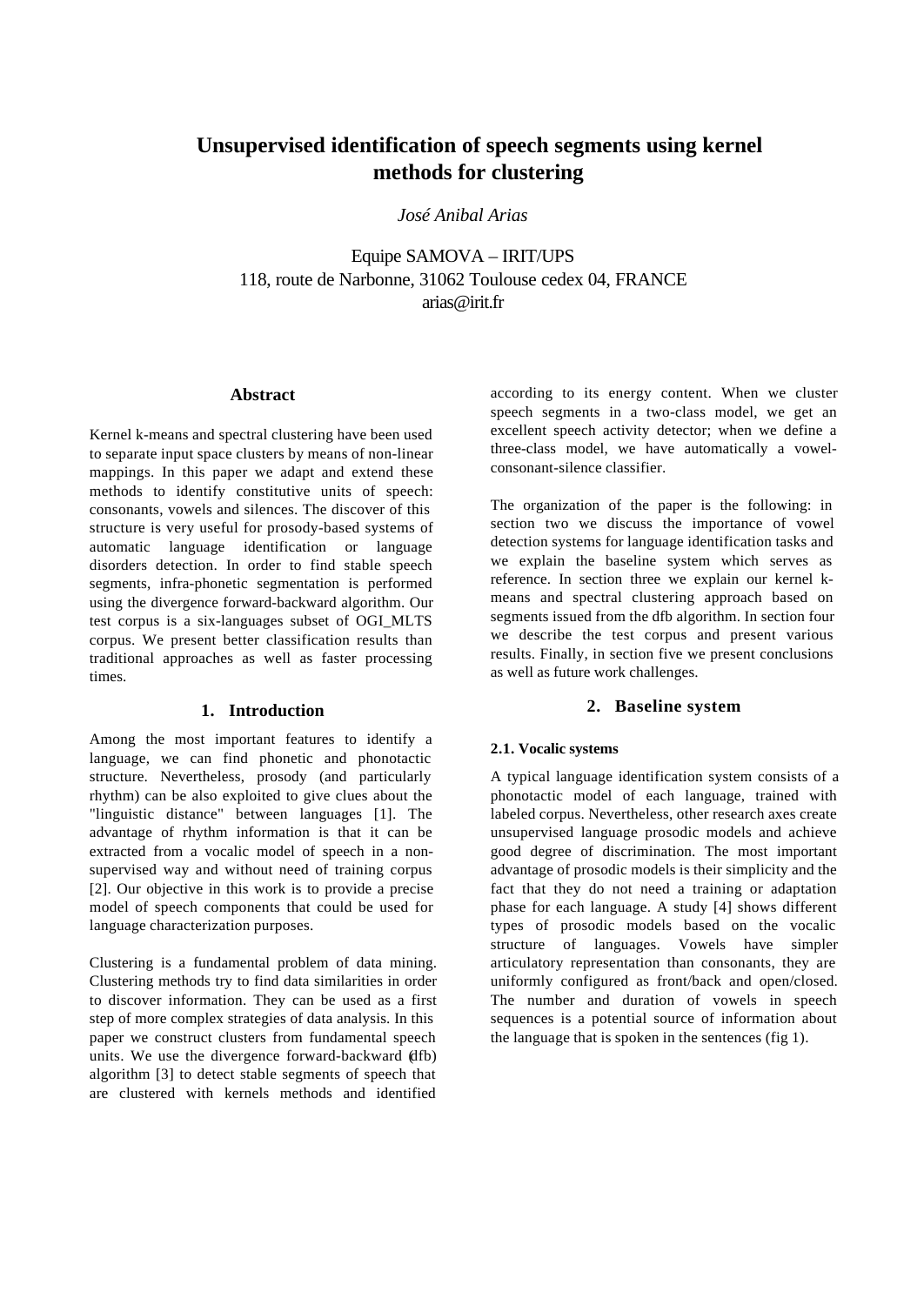

*Figure 1:* Language identification system based on vocalic system modeling.

## **2.2. Signal segmentation**

One of the most difficult tasks in speech processing is to define limits of the phonetic units present in the signal. Phones are strongly co-articulated and there are no clear borders among them. Then, what is more facile is to detect stable zones in speech. The segmentation algorithm we used is the dfb: the speech signal is supposed to be a sequence of stationary and transitory zones; each one is characterized with a statistical autoregressive Gaussian model. To define a border the dfb look at changes in vector coefficients of the model. In execution time, two models  $M_0$  and  $M_1$  are estimated from the acoustic signal.  $M_0$  represents the segment from last break while  $M_1$  is a short sliding window starting also after last break. When the Kullback divergence criteria change more than a certain limit, a new break is declared in the signal. The algorithm detects three sorts of segments: shorts or impulsive, transitory and quasi stationary. In fig. 2 we show an example of dfb segmentation where infra-phonetic units are determined.

Segment's classification is performed in two steps [5]. First, a speech/silence decision is made based in the signal's standard deviation, and after, the energy is computed (weighted to give more importance to the spectral band 0.35-1kHz) to discriminate vowels from consonants.



*Figure 2:* Automatic dfb segmentation of one-second speech (sentence in French).

## **3. Kernel clustering**

Clustering creates subsets of data that are more uniform than the overall set. Ideally, all possible partitions of data should be tested to select the best one, but this is computationally infeasible [6]. With kernel methods we can efficiently construct clusters in kernel-defined space, taking advantage of the projection functions that allow non-linear separation of data in input space.

#### **3.1. Kernel k-means**

When the typical k-means clustering algorithm is enhanced by the use of kernel mappings, the objective function of clustering is defined as [7]:

$$
D\left(\{\pmb{p}_j\}_{j=1}^k\right) = \sum_{j=1}^k \sum_{a \in \pmb{p}_j} \left\| \pmb{f}(a) - m_j \right\|^2 \quad (1)
$$

where  $\boldsymbol{p}_j$  are the clusters and  $m_j$  is the "best" cluster representative:

$$
m_j = \arg \min_{z} \sum_{a \in p_j} ||\mathbf{f}(a) - z||^2
$$
 (2)

The Euclidean distance from  $f(a)$  to center  $m<sub>j</sub>$  is:

$$
\left\| \mathbf{f}(a) - m_j \right\|^2 = \mathbf{f}(a) \cdot \mathbf{f}(a) -
$$
  
2\mathbf{f}(a) \cdot \mathbf{f}(b)\_{b \in \mathbf{p}\_j} + \mathbf{f}(b) \cdot \mathbf{f}(c)\_{b,c \in \mathbf{p}\_j} (3)

The dot products generated in (3) are computed using one kernel function. In the algorithm, we initialize the clusters randomly and we iterate until the objective function stops (monotonically) decreasing. Several pass are needed to find good cluster configurations.

This algorithm is prone to local minima since the optimisation is not convex (fig. 3), but can be improved adding prior knowledge at initialization.



*Figure 3:* Example of two class kernel k-means clustering. This method do not work well with nonconvex regions.

#### **3.2. Spectral clustering**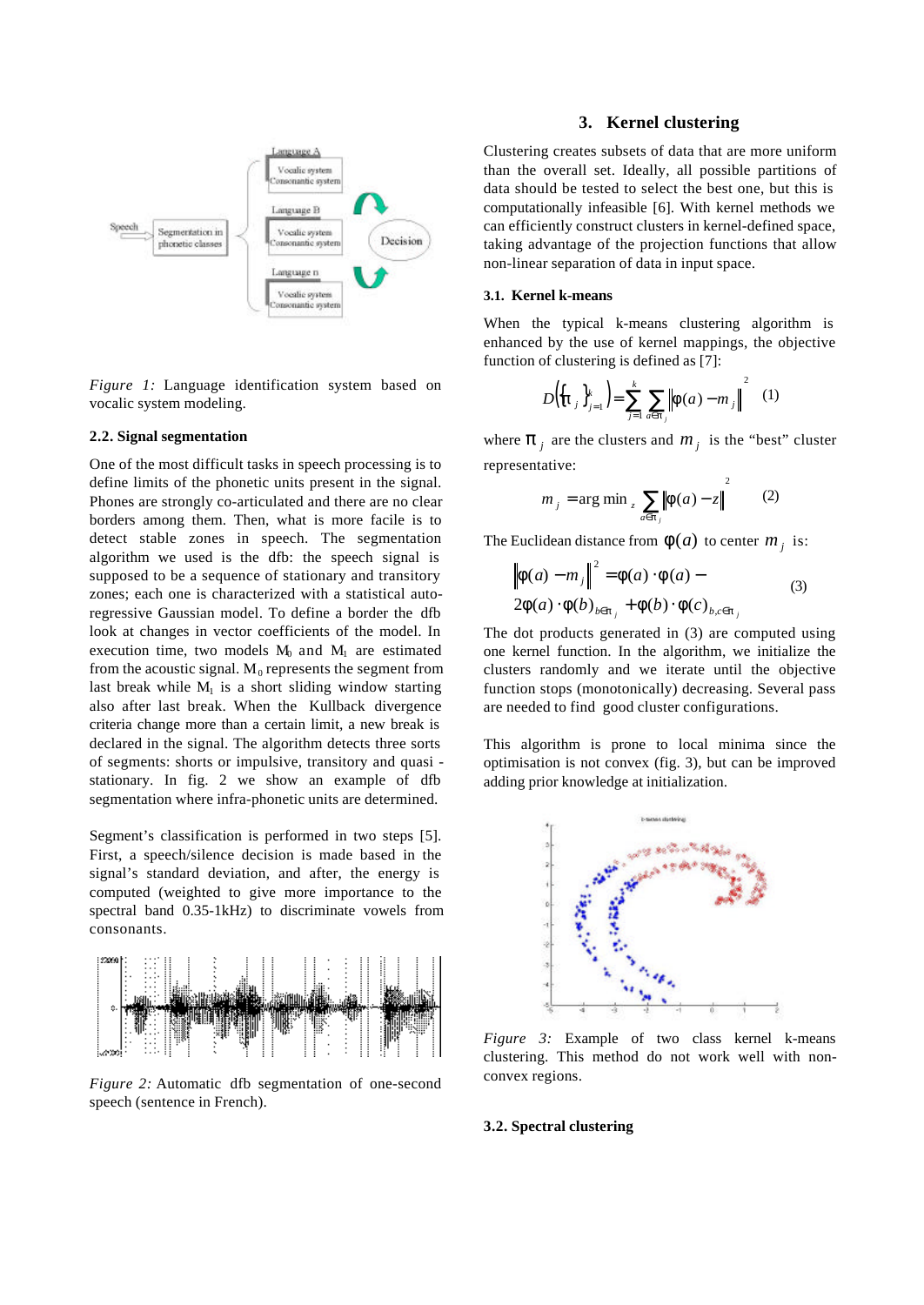Spectral methods for clustering have emerged recently [8]. They use eigenvectors of a matrix derived from the distance between points to help determine the partitions. Several algorithms have been proposed using eigenvectors in different ways [9][10].

In [9] is proposed a spectral relaxation to solve the k-way normalized cut problem. An affinity matrix A (nonnegative and symmetric) is built to represent the distance between points. Let D be the diagonal matrix whose  $(i,i)$  entry is the sum of the entries of row  $i$  in matrix A. The top *k* eigenvectors of the matrix:

$$
L = D^{-1/2} A D^{-1/2} \tag{4}
$$

are used to compute a discrete partitioning of the points.

The affinity matrix is defined by:

$$
A_{ij} = \exp(-\left\|s_i - s_j\right\|^2 / 2\mathbf{s}^2), \quad A_{ii} = 0 \tag{5}
$$

Spectral clustering give results very similar with what a human can choose (fig. 5), creating clusters that do not form convex regions or that overlap.

In order to compute kernel matrices, we decompose the speech signal in 5-seconds frames; otherwise memory requirements would be too important.



*Figure 4:* Example of two class spectral clustering. The topology of the clouds of points is well respected.

We use cluster segment's energy to label the resulting subsets: in a two class system, the cluster with lower mean energy is considered as the non-speech group. In a three class system, the previous rule is applied and we also consider that the cluster with higher segment's mean energy is the subset of vocalic segments.

## **4. Experiments**

#### **4.1. Test corpus**

We use six-languages from the OGI MLTS corpus to perform clustering tests: English, German, Hindi, Chinese, Japanese and Spanish. The corpus consist of telephonic spontaneous speech sampled to 8 kHz and presented in sentences of around 30 seconds length. The corpus has been phonetically labeled by experts following the CSLU rules [11]. We used 30 minutes of speech to perform tests.



*Figure 5:* Experimental protocol to automatically detect speech components.

#### **4.2. Pre-processing**

We perform one feature extraction process to keep relevant characteristics from speech; we make cepstral analysis of data (fig. 5) [12]. The signal is decomposed in 16ms frames and for each frame 30 parameters are used: 14 MFCC plus energy and their associated derivatives. Cepstral features are normalized by cepstral subtractions. After automatic dfb segmentation, MFCC vector from the middle of the segment is taken to represent it entirely.

#### **4.3. Clustering**

The first test is a two-class clustering of speech components; as result we have a system that detects speech activity. The evaluation of results is made with one tool issued from NIST campaign's for audio indexing. This software calculates the accuracy of audio segmentation.

In two class clustering, the cluster with less energy correspond to the group of "silence", "pause" and "closure" etiquettes from manual labeling.

*Table 1:* Accuracy results of two-class automatic classification.

| System                 | <b>Baseline</b> | Kk-means | Spectral |
|------------------------|-----------------|----------|----------|
| Speech detector 58.89% |                 | 86.54%   | 70.72%   |
| accuracy               |                 |          |          |

The second test is a three-class clustering. We realize that this procedure identifies silence, vowels and